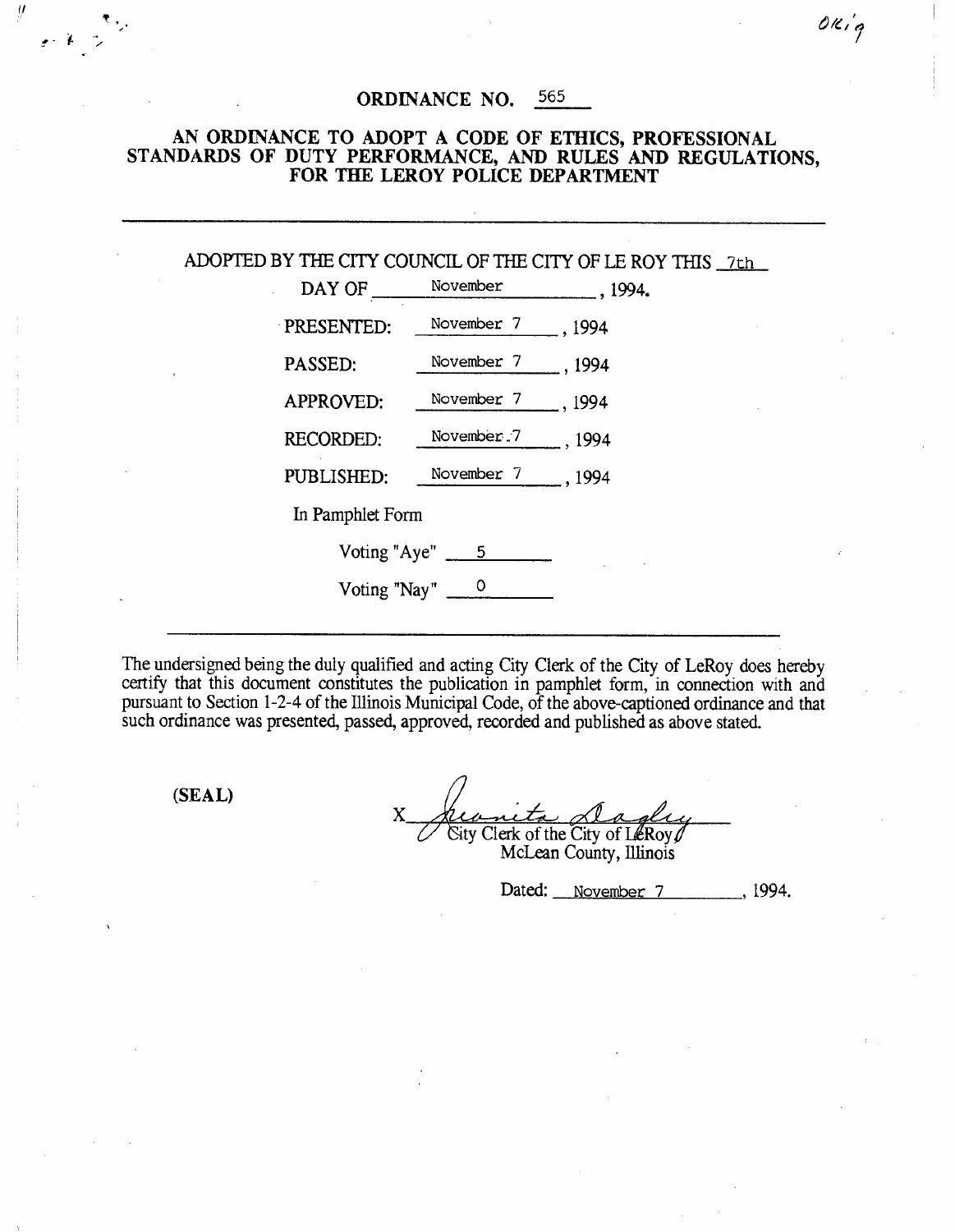## **ORDINANCE NO.** 565

 $\frac{1}{2}$ 

## AN ORDINANCE TO ADOPT A CODE OF ETHICS, PROFESSIONAL STANDARDS OF DUTY PERFORMANCE, AND RULES AND REGULATIONS FOR THE LEROY POLICE DEPARTMENT

WHEREAS, the Mayor and City Council of the City of LeRoy, McLean County, Illinois, an Illinois municipal corporation, have determined it is in the best interests of the City and its residents to adopt a Code of Ethics, Professional Standards of Duty Performance, and Rules and Regulations for the LeRoy Police Department, and

WHEREAS, the Mayor and City Council of the City of LeRoy have determined that the Code of Ethics, Professional Standards of Duty Performance, and Rules and Regulations of the LeRoy Police Department, all as set forth in a copy of the same attached to this ordinance and incorporated in this ordinance by reference, is in the best interest of the City and the administration of its police department, and in the appointment, and termination of appointment, of the marshal and police chief, and of all police officers and special police officers,

NOW, THEREFORE, BE IT ORDAINED by the City Council of the City of LeRoy, in lawful meeting assembled, as follows:

Section 1. The Code of Ethics, Professional Standards of Duty Performance, and Rules and Regulations all for the LeRoy Police Department, dated November 7 , 1994, a copy of each being attached hereto as Exhibit A and incorporated herein by reference, are hereby adopted by the City Council of the City of LeRoy as the policy guidelines and regulations for the administration of the police department of the City of LeRoy, and for use in the appointment, discipline, and termination of appointment, of the marshal and police chief, and of the police officers, and special police officers of the City of LeRoy.

Section 2. This ordinance shall be in full force and effect from and after its passage, approval and publication in pamphlet form, as required by law.

PASSED by the City Council of the City of LeRoy, Illinois, upon the motion by Ronnie Litherland , seconded by Patrick Beaty

by roll call vote on the 7th day of November, 1994, as follows: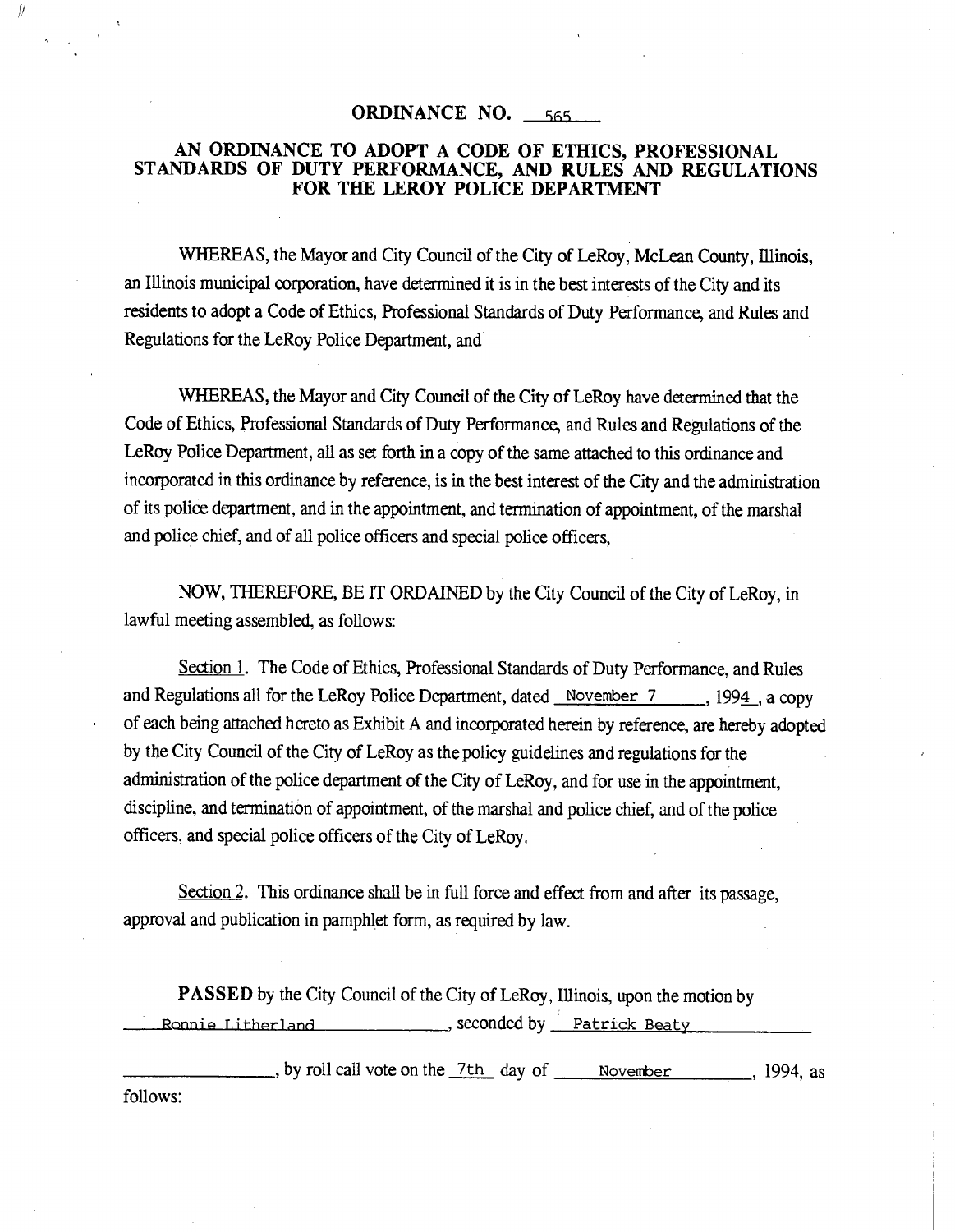Aldermen elected 6 6 Aldermen present 5 VOTING AYE: Lois Parkin, Ronnie Litherland, Patrick Beatv, David McClelland (full names) Randy Zimmerman VOTING NAY: None (full names) ABSENT, ABSTAIN, OTHER: Robert D. Johnson absent; (full names)

and deposited and filed in the office of the City Clerk in said municipality on the 7<sup>th</sup> day of November ,1994.

X heavits death y

McLean County, Illinois

APPROVED BY the Mayor of the City of LeRoy, Illinois, this  $7th$  day of

November 1994.

 $X \longrightarrow Y$ \_k

Jerry  $\mathcal{C}$ . Davis, Mayor of the City of LeRoy, McLean County, Illinois

ATTEST: (SEAL)

r

McLean County, Illinois Juanita Dagley, City Clerk, City of LeRoy,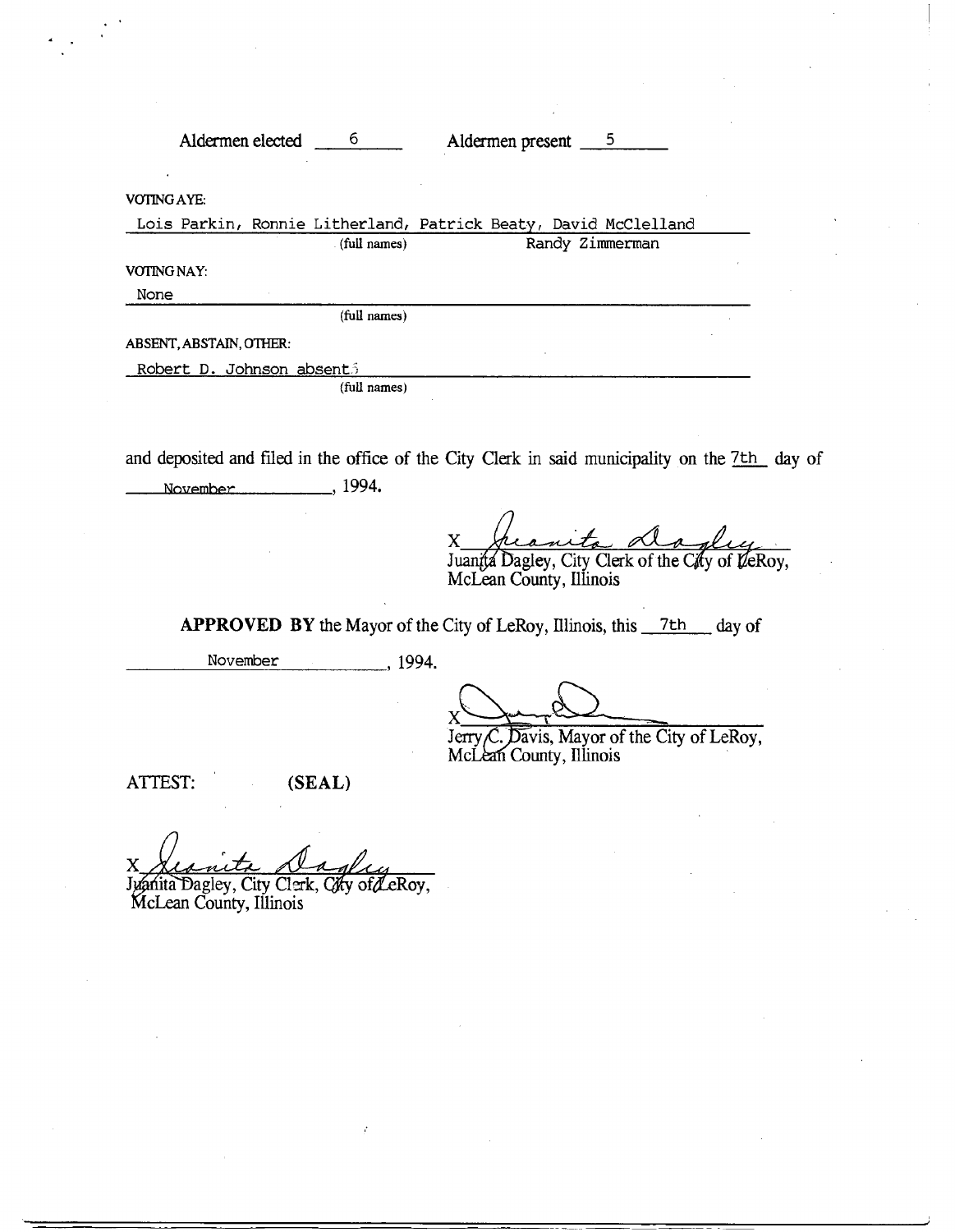# LEROY POLICE DEPARTMENT CODE OF ETHICS

# PROFESSIONAL STANDARDS OF DUTY PERFORMANCE

# RULES AND REGULATIONS OF THE LEROY POLICE DEPARTMENT

Exhibit A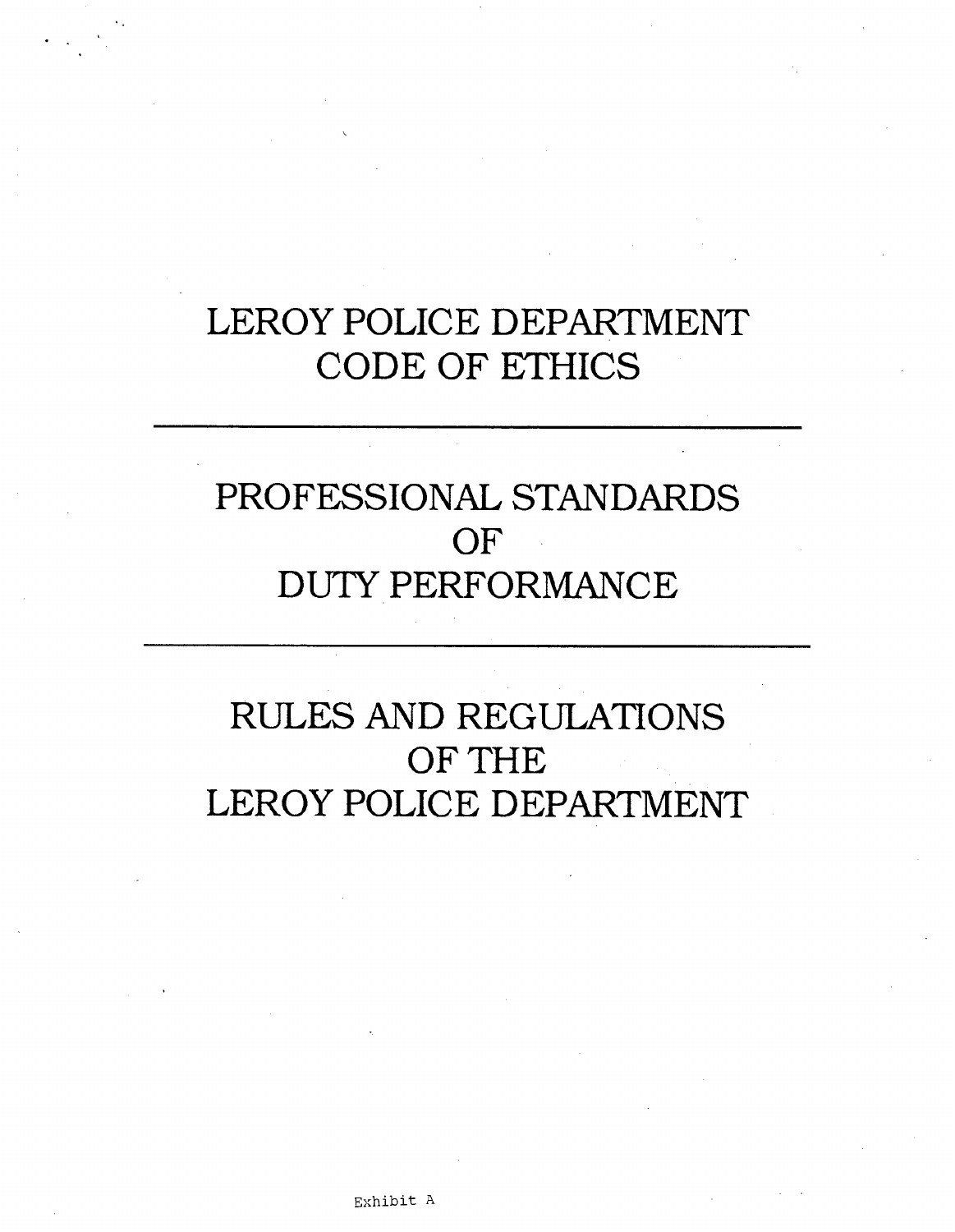#### LEROY POLICE DEPARTMENT CODE OF ETHICS

## ARTICLE I

I am a sworn police officer. I serve in a profession dedicated to preserving law and order and protecting the constitutional rights of all citizens within this jurisdiction. I have a moral and legal obligation to dedicate my service to lawful purposes and to defend these principals even at the risk of loss of life.

## ARTICLE II

The covenants within my oath of office are my guide in the discharge of my duties. I will serve faithfully and will obey the lawful orders of my superiors. I will subordinate my personal ambition to the needs of the department and for the good of public order. Diligence in the department is my professional goal.

## ARTICLE III

I will prepare myself to conduct my assigned duties in a manner consistent with the laws, statutes and codes which I am sworn to enforce. My use of force will be limited to the minimum degree necessary and consistent with the public's guaranteed right to protection from unlawful abuse.

#### ARTICLE IV

Duty, honor, and service are the cornerstones of my profession. Strict adherence to the principles of honesty and high standards of moral integrity will influence my conduct at all times. I will insure that no action of mine will bring deliberate disdain upon myself, my fellow officers, or the community in which I live and serve.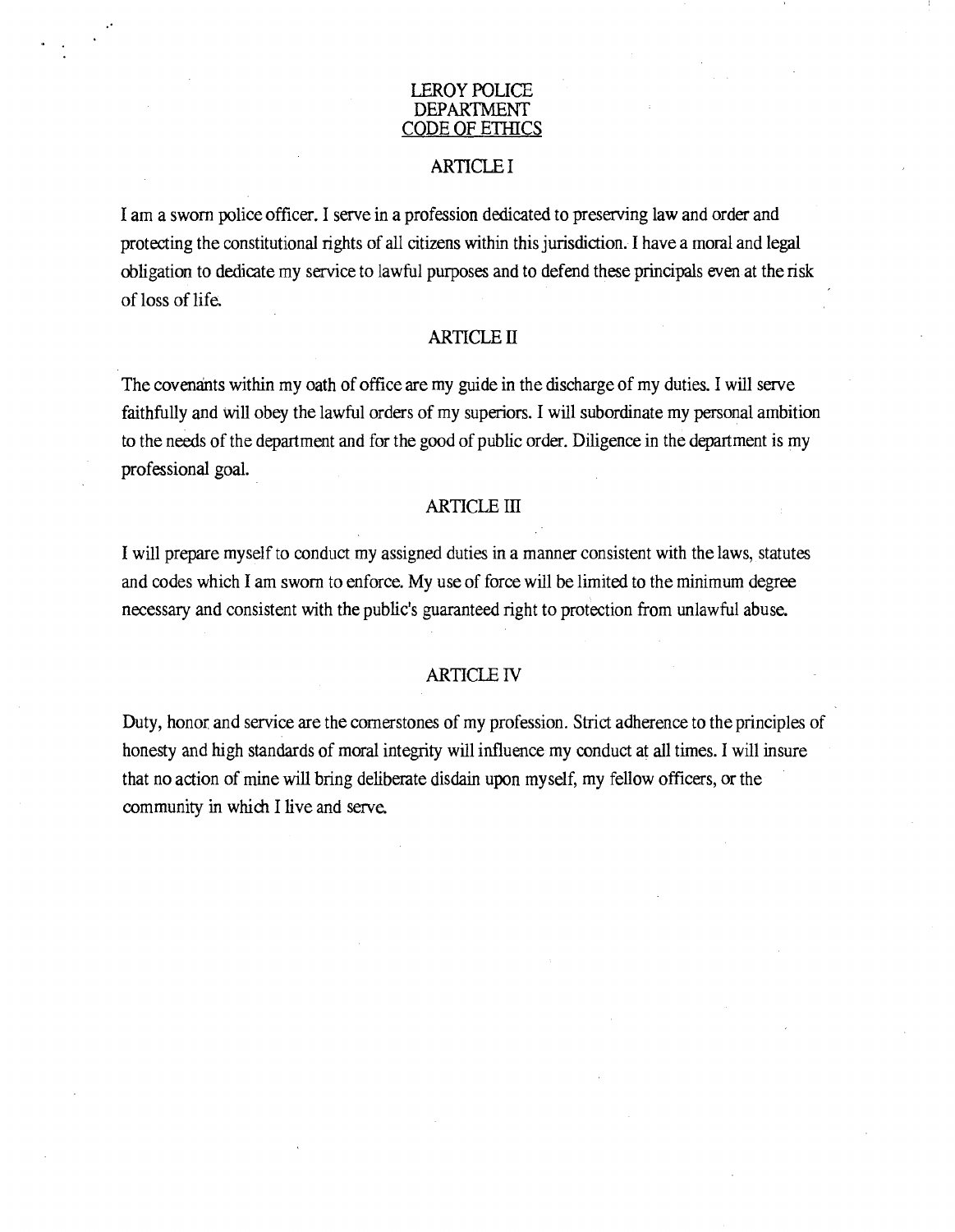#### LEROY POLICE DEPARTMENT PROFESSIONAL STANDARDS OF DUTY PERFORMANCE

## STANDARD I: RULE OF LAW

Police organizations need officers.who subscribe to the rule of law. The rule of law holds the law supreme with legal restrictions placed on police.

## STANDARD II: DIGNITY OF PERSONS

Each person has certain inalienable rights which are inherent and protected by law. Every person is to be treated with fundamental fairness and courtesy by police.

### STANDARD III: PUBLIC APPROVAL OF POLICE

The effectiveness of police performance is dependent upon public approval of police purpose and action. Public respect for police is essential.

## STANDARD IV: PUBLIC-POLICE COOPERATION

Police effectiveness increases with increased public cooperation. Decreased public cooperation increases the potential for use of force and compulsion.

#### STANDARD V: REASONABLE AND NECESSARY FORCE

The exercise of police investigative or arrest authority requires persuasion, advice or warning. When this is insufficient, police use of physical force may become non-negotiable. Such force must be reasonable and necessary under the specific circumstances involved.

## STANDARD VI: POLICE EFFECTIVENESS

Police effectiveness is determined by an increase in public order, a decrease in crime, and the identification and apprehension of criminal offenders.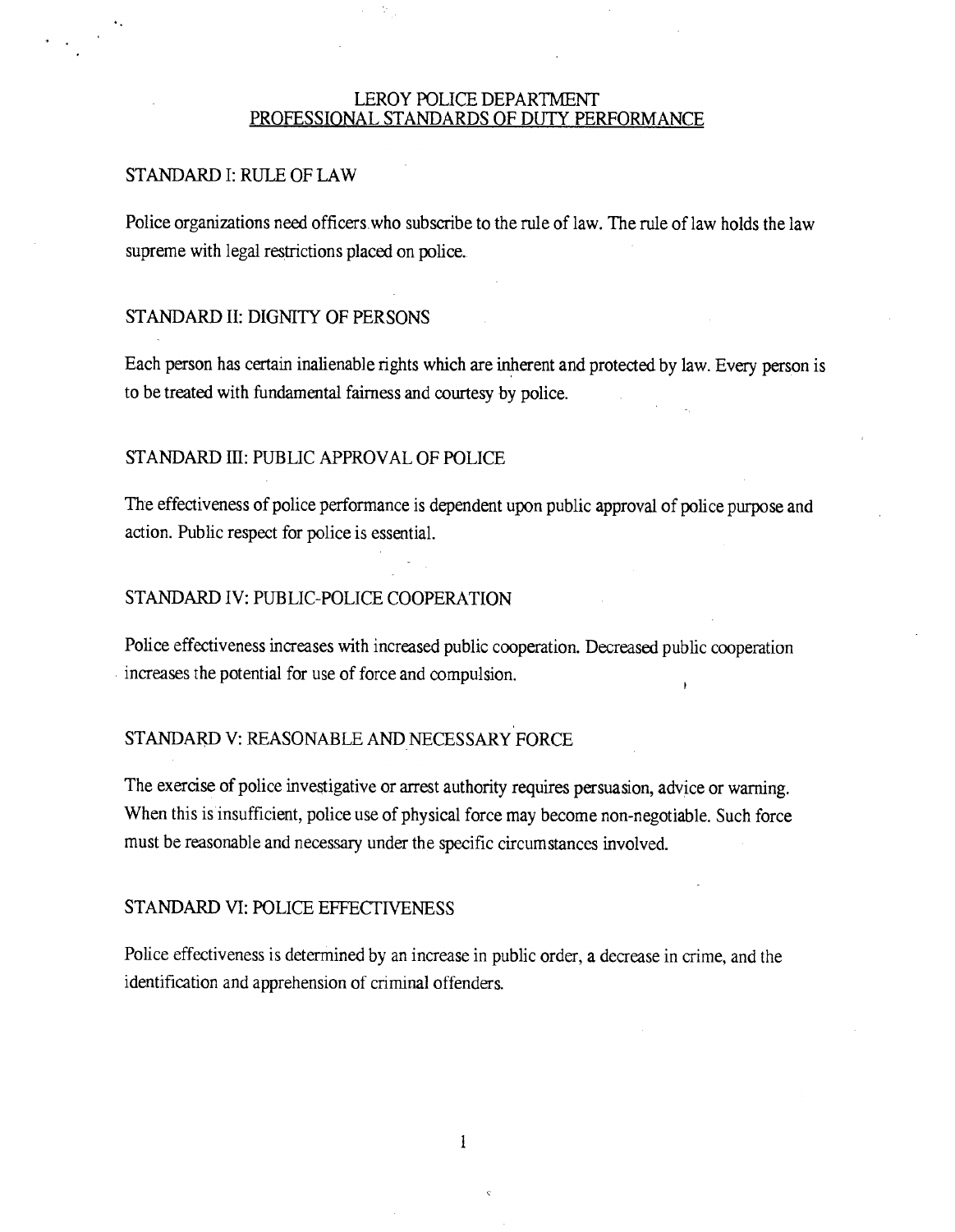## STANDARD VII: CRIME PREVENTION PRIORITY

The greatest strategic priority shall be placed on crime prevention to reduce crime. Criminal interception and investigation are alternatives when prevention fails.

## STANDARD VIII: TERRITORIAL IMPERATIVE

The diverse functions of the police officer must be personal. The complex nature of these functions requires that the police and the people they serve work on a collaborative basis. Police organization and individual assignments will insure that the police and the public have a consistent opportunity to identify and resolve community problems. This is the basis for the geographical area concept of police organization and assignment.

## STANDARD IX: OPENNESS AND HONESTY

Openness and honesty will develop and maintain public respect for police. Openness and honesty will enhance communication and the exchange of information between the public and the police. Credibility and mutual respect depend on professional competence rather than appearance.

## STANDARD X: POLICE-CRIMINAL JUSTICE COOPERATION

Police are part of the criminal justice system. Police must cooperate with other segments of the criminal justice system to resolve protection, prevention, service and enforcement problems.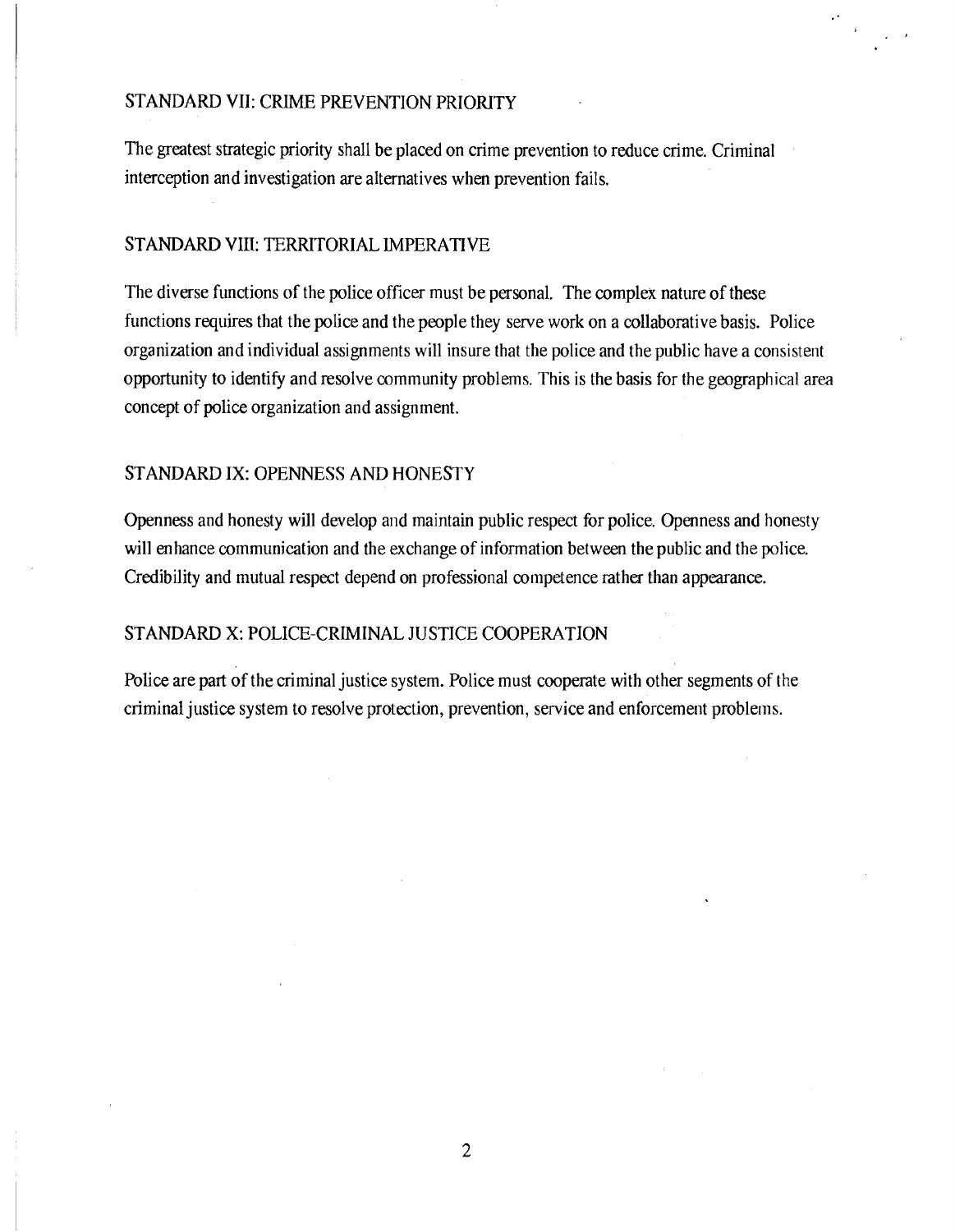## RULES AND REGULATIONS OF THE LEROY POLICE DEPARTMENT

#### I. GENERAL

A. Pursuant to the laws of the United States of America, the State of Illinois, and the City of LeRoy, the Rules and Regulations hereinafter set forth are established for the guidance and government of the City of LeRoy Police Department and its members, including its officers and employees. The City Council of the City of LeRoy may amend or revoke any of these rules and regulations and make additional rules and regulations from time to time as the circumstances for the good of the City, the Department, and/or the public may require. If any provision, clause, or phrase of these rules and regulations or the application thereof to any person or circumstance is held invalid, such invalidity shall not affect other provisions or applications of the remaining rules and regulations which can be given effect without the invalid provision or application, and, to this end, the provisions of these rules and regulations are declared to be separable.

B. No compilation of rules and regulations can be established which will embrace all cases arising in the discharge of the duties of department personnel. Necessarily, some matters must be left to the intelligence and discretion of the individual. All members of the Department must understand that discretionary actions may not be taken in a wanton or unreasonable manner. If such discretionary action is determined to be detrimental to the discipline and efficiency of the Department or to the image of the City, or both, and such action may be determined as a matter of law to be injurious to the ability of the Department or of the City (or both) to protect and serve the community, then members of the Department who violate or attempt to violate these rules and regulations will be subject to disciplinary action.

C. The existence of facts establishing a violation of law or of these rules and regulations, or of policies, procedures, written or verbal orders, is a sufficient basis for departmental discipline. Disciplinary action for a violation (either attempted or actual) of State or Federal law, or of these rules and regulations, or for a wanton or unreasonable use of discretion, shall be limited to reprimand or suspension by the Chief of Police, or reprimand, suspension or dismissal by the City Council.

D. All previous rules and regulations of the City of LeRoy Police Department are superseded as of the date and time of approval and adoption of these rules and regulations. Any cause of action which arose or which may arise during a period of time in which these rules and regulations

1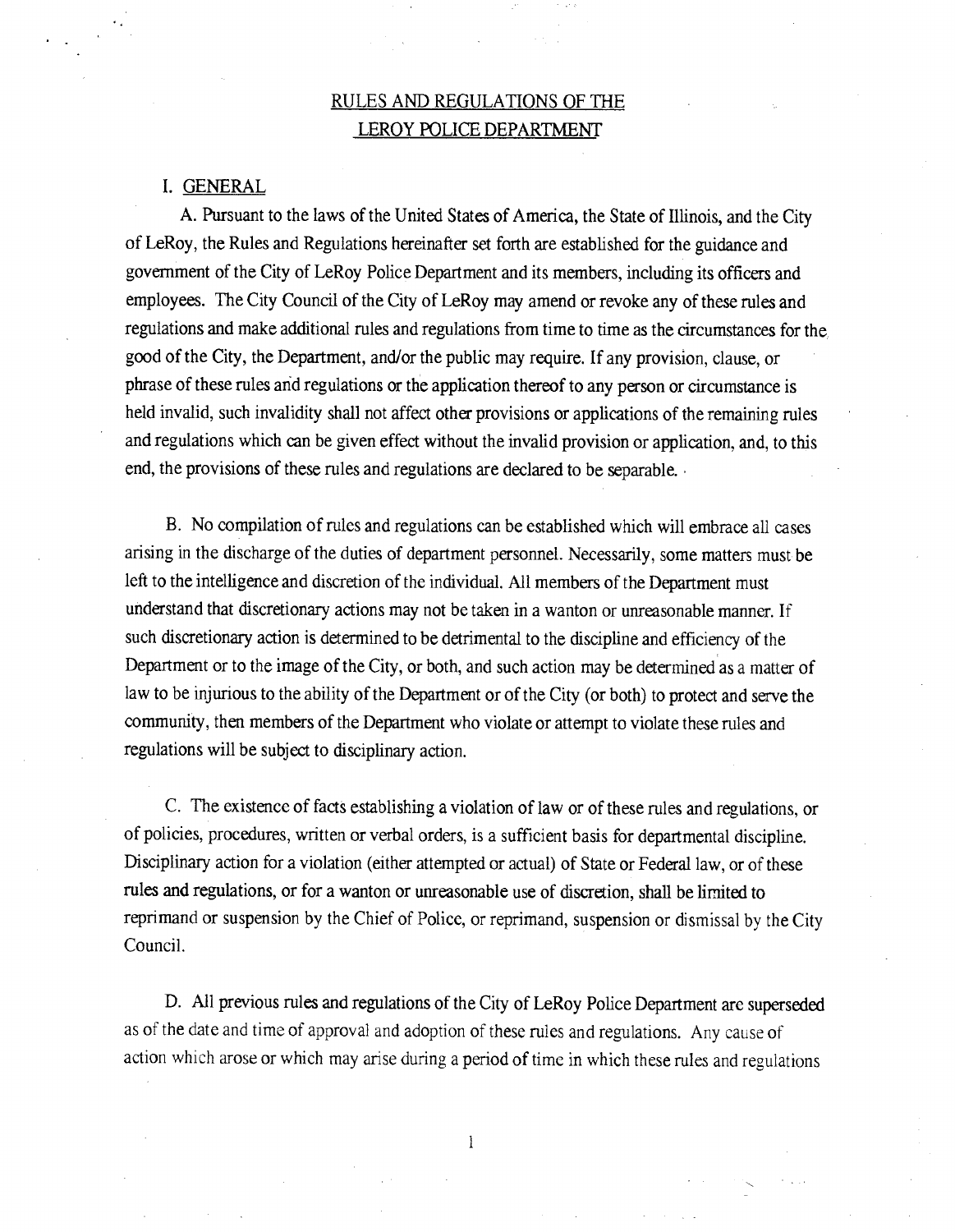were not in effect shall be handled by the rules and regulations in effect at the time of the occurrence of the event.

## II. OPERATING DIRECTIVES

The Chief of Police shall issue written directives (which he or she may amend or cancel at anytime) from time to time to enhance the operation and efficiency of the Department. These directives shall have the force of law, the same as all rules and regulations adopted by the City Council of the City of LeRoy; however, such directives shall not have the effect of negating or limiting the effect of any ordinances, rules or regulations adopted by the City.

### III. PROHIBITED ACTS - GENERAL

The following are applicable to and prohibited of all members of the Department and may be made the subject of disciplinary actions:

# 3.1 VIOLATION OF LAW the state of the state of the state of the state of the state of the state of the state of the state of the state of the state of the state of the state of the state of the state of the state of the st

Violation or attempted violation of any Federal, State, or City of law or ordinance, or any Department rule or regulation.

#### 3.2 DISOBEDIENCE OF ORDERS

Failure to obey and fully execute any order, written or oral, given by a superior. Such orders shall include, but shall not be limited to, these rules and regulations, and all directives, policies and procedures of the Department.

iA

퀫 蘎 رياني.<br>نگانيا ή.

#### 3.3 POSSESSION/USE OF ALCOHOL

Possession and/or use of alcohol on duty other than in an authorized duty capacity. Unless absolutely required to conduct a police investigation, no member of the Department shall be to any degree under the influence of alcoholic beverages while on duty.

#### 3.4 POSSESSION/USE OF CONTROLLED SUBSTANCES

Possession and/or use on duty of controlled substances, except with the approval and guidance of a physician licensed to practice in the State of Illinois and with the knowledge of a superior. At no time may any member of the Department use or consume any controlled substance while on duty unless prescribed by a licensed physician.

 $\overline{2}$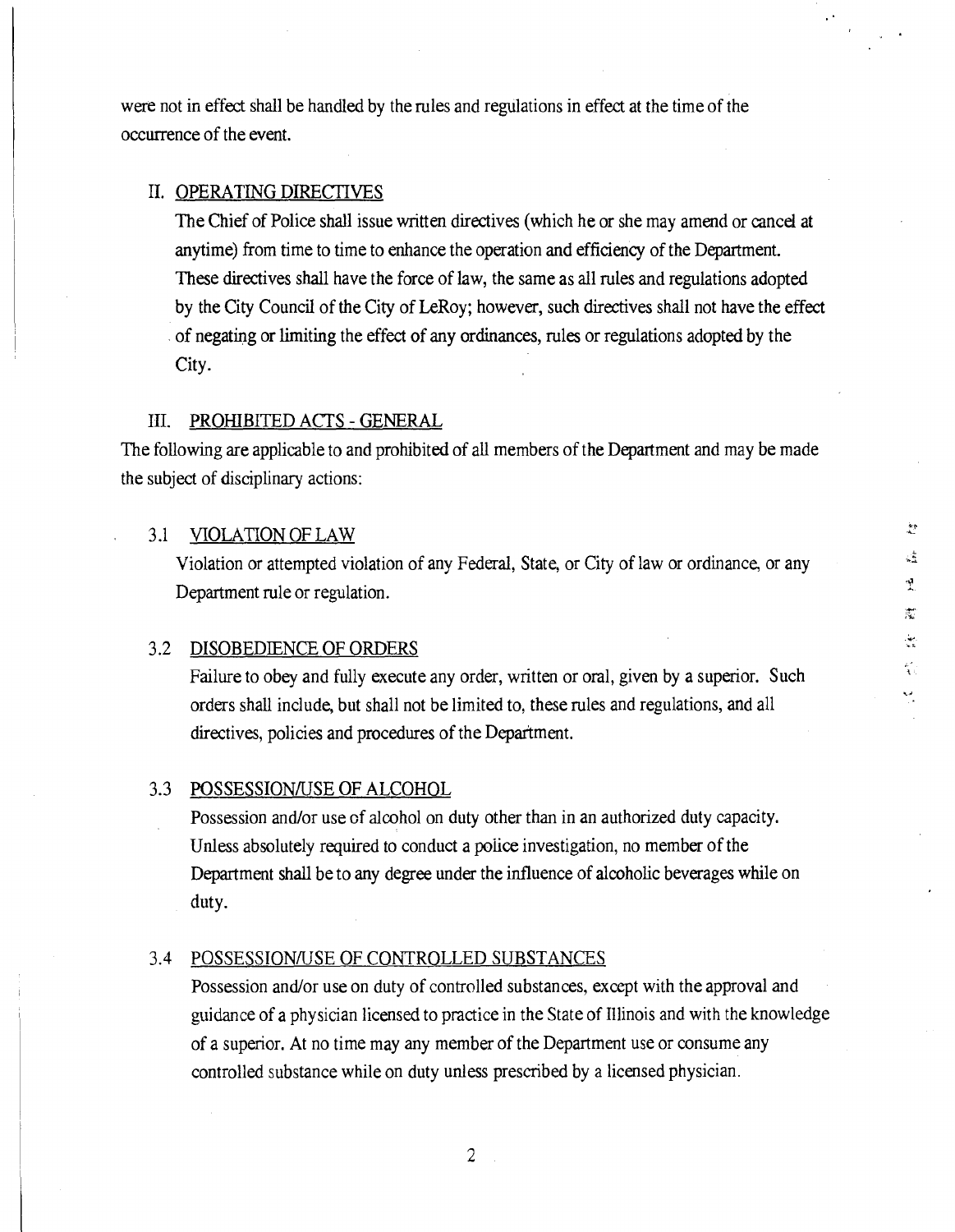## 3.5 LEGAL LIABILITIES

No member shall borrow any money from or otherwise become indebted to any City official.

## 3.6 WITHHOLDING INFORMATION ON CRIMINAL ACTIVITY

Withholding or failure to report information of criminal activity.

## 3.7 SELF-ASSIGNED POLICE ACTION

Undertaking of self-assigned police action. (For purposes of this Section, "self-assigned" means action undertaken at the discretion of a member of the Department under less than emergency circumstances, or action initiated by any member of the Department without the request, direction, or by the instruction, of a superior.) All emergency, self-assigned police action shall, within 24 hours after commencement, be reported in writing to the Chief of Police.

#### 3.8 COOPERATION WITH POLICE INVESTIGATIONS

Failure to fully cooperate with any police investigation, whether conducted by the Department or by some outside agency. (Nothing in this section shall be construed so as to violate one's Federal or State constitutional rights.)

## 3.9 FIREARMS USE/DISPLAY

The drawing or display of a firearm in any place, except for necessary inspection or use. Any member who fires a gun, either accidentally or intentionally, except on a target range, shall report this action, in writing, to the Chief of Police in accordance with the following:

- if the member is on duty, then the action shall be reported before the end of the tour of duty;

- if the member is off duty, then the action shall be reported within 24 hours of its occurrence;

- this rule excepts from its inclusion use of firearms during lawful hunting activities while off duty.

Members of the Department shall not intentionally fire any guns, except as authorized by law or at a firearms range. No warning shots will be fired.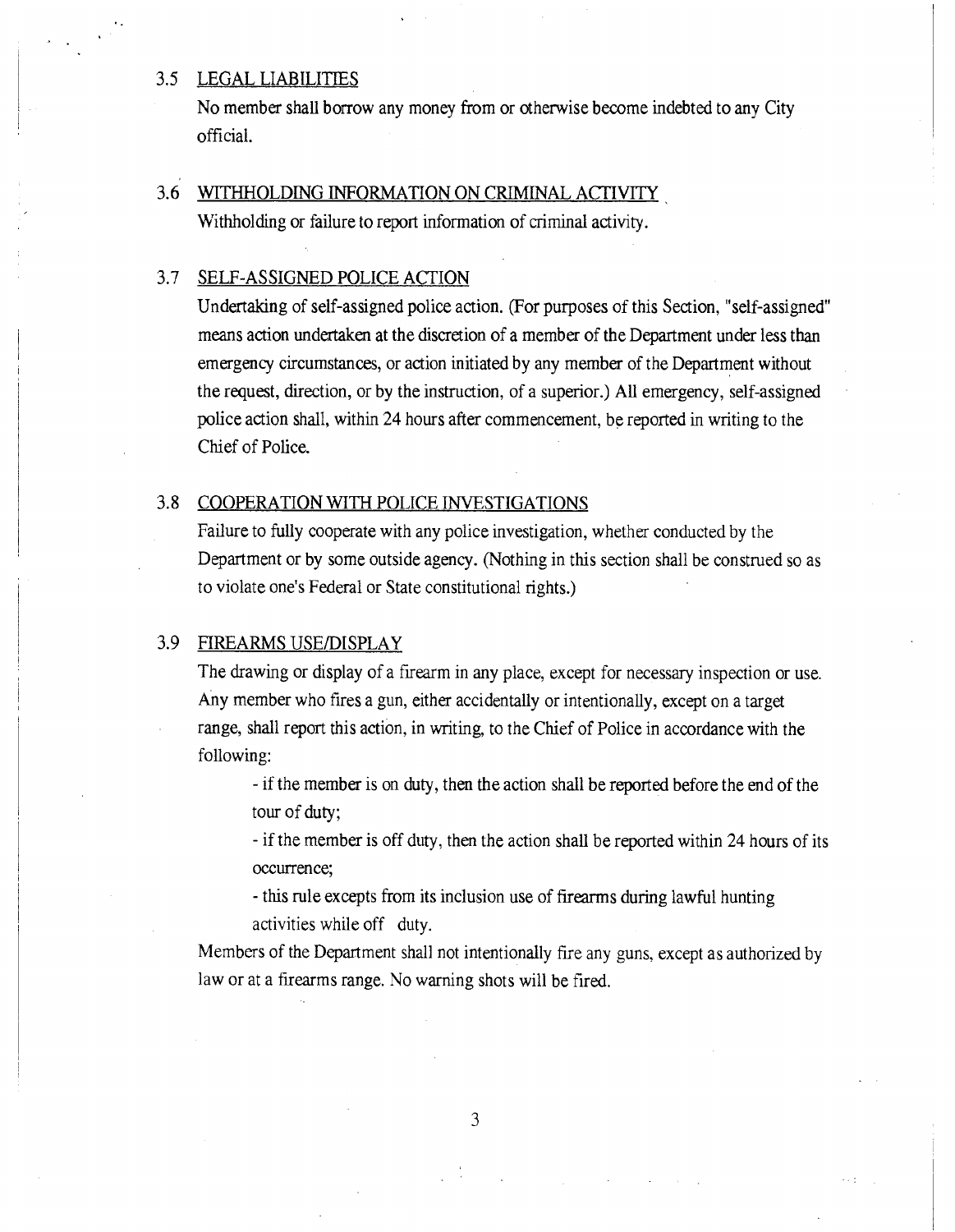## 3. 10 PUBLIC CRITICISM OF THE DEPARTMENT

Public criticism of the Department, of its administrative officials, of its policies or of its members, or of other City officials, by talking, writing, or any other form of expression and which criticism: (a) is defamatory, b) is obscene, (c) is unlawful, or d) tends to impair the operation of the Department, or of the City, by impairing its efficiency, or interfering with the ability of supervisors to maintain discipline. To this end, Department members shall utilize the grievance procedures of the City by submitting complaints through the appropriate chain of command

#### 3.11 DIVULGENCE OF DEPARTMENT BUSINESS

Discussion of the operations and official business of the Department which is of a confidential nature with anyone outside the Department without the permission of a superior. (For purposes of this Section, all Department documents, records, and orders are considered confidential unless otherwise directed by a superior. This Section does not apply to orders that are of such a nature that they must be communicated to others. )

## 3.12 NOTICES - POSTPONING CIRCULATION/DESTRUCTION/DEFACING

Destroying or defacing any official written notice relating to police business. The on-duty posting or circulation of any notices of a non-official, or derogatory character, relating to any person, group, or police activity is prohibited.

## 3.13 PERSONAL APPEARANCE

Failure to have a neat and clean personal appearance which adversely reflects upon the individual's competency, efficiency, and pride as a member of the Department and upon the ability of the City and the Department to foster and enhance a professional, efficient, effective image or posture. To this end, the wearing of an improper uniform, failure to carry all necessary police equipment, or to maintain one's uniform and/or equipment in good order is prohibited.

## 3.14 PROFESSIONAL IMAGE

Failure to work diligently or with a bearing consistent with the image of a professional police officer, including but not limited to:

- a. Unnecessary shouting or using obscene language;
- b. Inappropriate demeanor;
- c. Tardiness in reporting for work;
- d. Conducting personal business while on duty;

4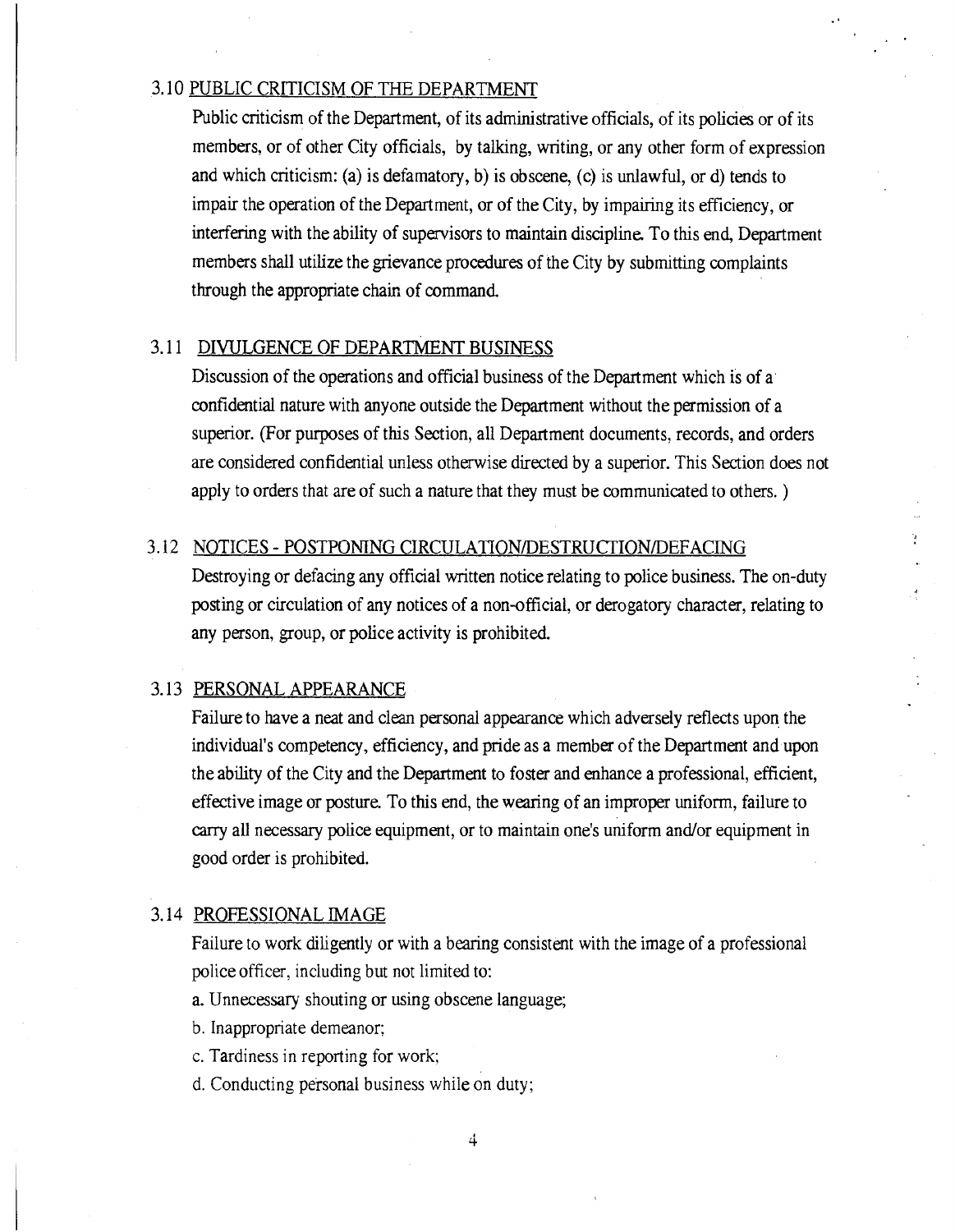- e. Sleeping or being idle while on duty;
- f. Taking excessively long meals or refreshment breaks;
- g. Failure to respond promptly to a request for police services;
- h. Failure to return promptly to service after answering a call for police service;
- i. Lack of courtesy to an individual, either on the telephone or in person;
- j. On duty gambling, unless to further a legitimate police purpose.

## 3.15 USE OF FORCE

Use of force which is excessive or unnecessary to accomplish one's lawful purpose. To this end, all prisoners shall be treated humanely and with regard to their legal rights.

#### 3.16 DUTY TO READ/UNDERSTAND/COMPLY WITH ORDERS

Failure to read, understand, or comply with all rules and regulations, directives, policies and procedures of the Department, and written or verbal orders of a superior. To this end, it shall be considered to be neglect of duty not to take reasonable action necessary for a full understanding of all such orders and/or to inquire of a superior as to the meaning or application of such orders.

#### 3.17 RECEIPT OF MAIL/CALLSNISITORS AT POLICE STATION

Consistently receiving personal mail or visitors at the police station, or utilizing departmental telecommunications equipment for non-duty related purposes.

#### 3.18 TRUTHFULNESS/COOPERATION

Testifying, making reports or conducting police business in an untrue or misleading manner.

## 3.19 DEPARTMENTAL RECORDS/REPORTS/CITATIONS

Stealing, altering, forging, or tampering with any kind of Department record, report, or citation. To this end, the removal of any record, card, report, letter, document, or other official file from the Department's possession, except by process of law or as directed by the Chief of Police, or by a superior, is prohibited. Additionally, the obtaining or duplication of any information from Department files, sources, or reports, other than that to which one is properly entitled in accordance with one's duties or assignments, is prohibited.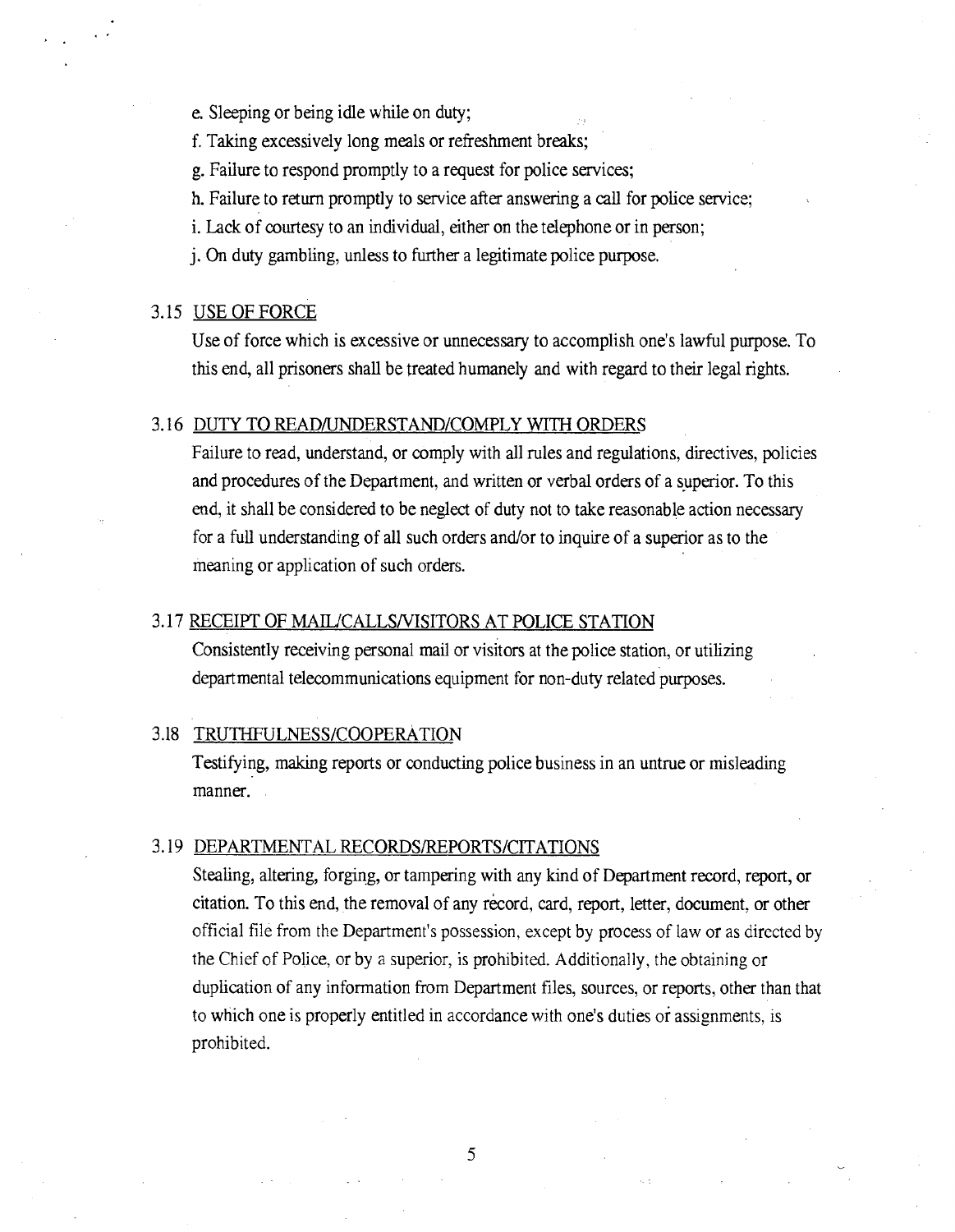#### 3.20 RECOMMENDATIONS - ATTORNEY/SERVICES

Recommendation to any suspect, prisoner, or any other person with whom the Department member is involved, within his or her official capacity, for the retention of any specific attorney, law firm, wrecker service, ambulance service, car repair service, etc. This section does not apply to references to the Public Defender, Legal Aid Society, or Lawyer's Referral Service.

## 3.21 COMMERCIAL UTILIZATION OF ENFORCEMENT AUTHORITY

Utilization of the enforcement authority granted and approved by the City where one is compensated, directly or indirectly, for exercising the enforcement authority or image for commercial, as opposed to official ,purposes, except as authorized in writing by the Chief of Police.

#### 3.22 OFF-DUTY EMPLOYMENT

Off-duty employment without the knowledge and approval of the Chief of Police. (The approval of the Chief of Police shall be based upon: (a) increasing off-duty efficiency and availability, (b) avoiding potential conflicts of interest and protecting the image of the Department, (c) avoiding impairment of on-duty performance.) The Chief of Police shall respond to requests for approval of off-duty employment by Department personnel within ten  $(10)$  days.

## 3.23 GIFTS - SOLICITATIONS/ACCEPTANCES

Soliciting or accepting a gift or gratuity from a host or donor that the member knows or has reason to believe is seeking to influence a member's performance or non-performance of an official duty, or that the member knows or has reason to believe has, a substantial interest in an enterprise which is licensed or regulated by the city or has a pending matter before the City or the judiciary.

## 3.24 ILLNESS CONDITION (PHYSICAL/MENTAL)/SICK LEAVE

Failure to duly notify a superior officer when one becomes ill and cannot report for work, or if there is any change in one's physical or mental health that could disqualify the individual from being employed by the Department. Additionally, the use of sick leave without just cause, false statement, or the furnishing of any false information with reference thereto by any member or employee of the Department is strictly prohibited.

 $6\overline{6}$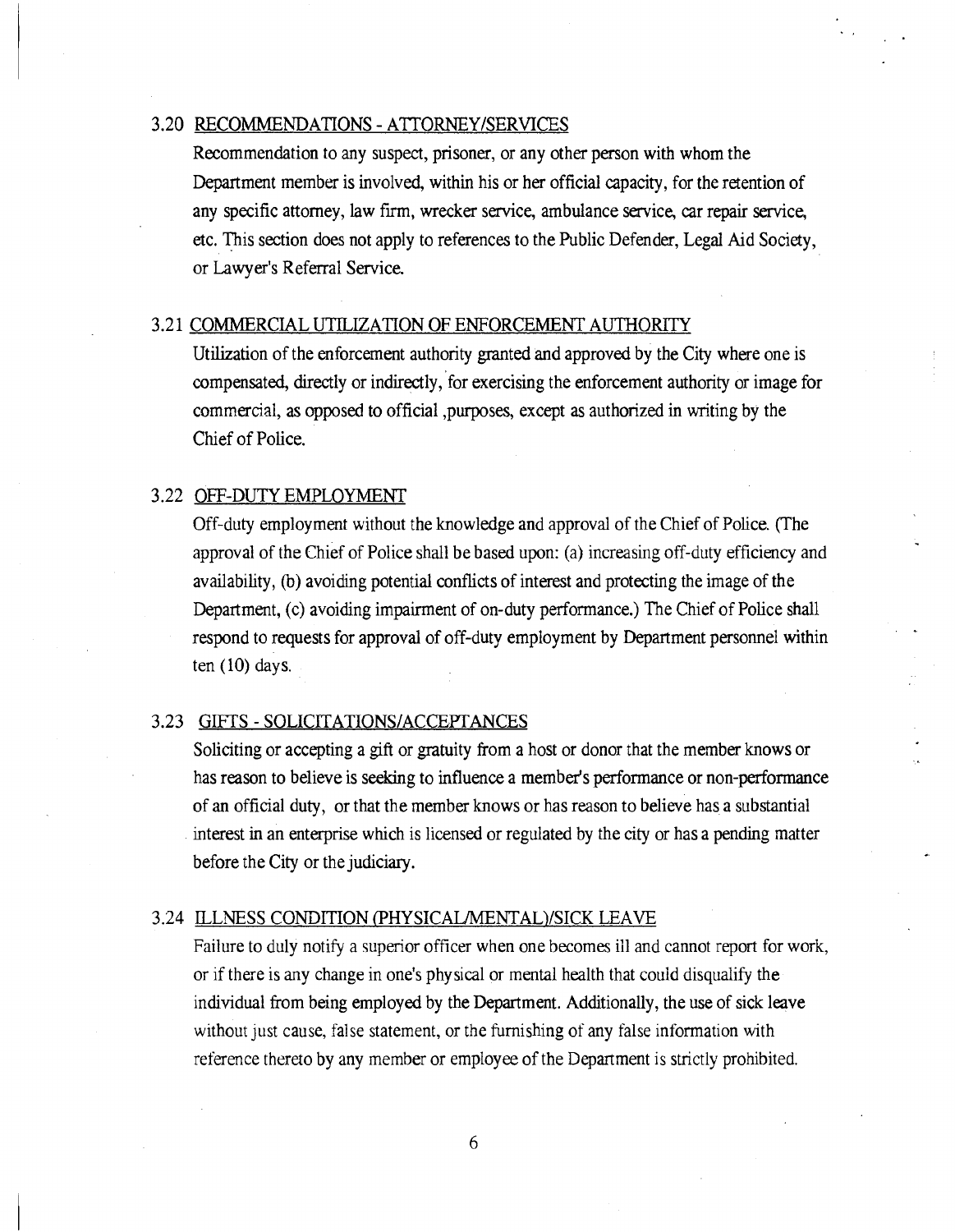#### 3.25 ABSENCE FROM WORK

Absence from work without permission or abstaining wholly or in part from the full performance of one's duties in one's normal manner without permission. To this end, permanent members claiming physical or mental incapacity relating to the performance of their duties shall honor the request of the Chief of Police or his or her designated agent to be periodically interviewed as to the nature and extent of a claimed injury or illness and/or submit to an examination regarding the claimed physical/mental incapacity by a person licensed or certified as a professional dealing with the subject condition or problem, chosen by the Chief of Police or his or her designated agent, or, as an alternative, by a person licensed or certified as a professional dealing with the subject condition or problem chosen by the employee claiming the incapacity. In either event, the examining party must be appropriately licensed to conduct such examinations. The results of the examination shall be made available without reservation or omission both to the member and to the Chief of police. Failure to honor such a request of the Chief of Police or his or her designated agent shall be a violation of this rule.

## 3.26 ON/OFF DUTY CONDUCT MORALE EFFICIENCY/IMAGE/PUBLIC **CONFIDENCE**

Engaging in conduct, on duty or off duty, which adversely affects the morale or efficiency of the Department, or engaging in conduct which has a tendency to destroy public respect for the Department member and/or the Department, and/or destroy confidence in the operation of the City.

#### 3.27 NEGLECT OF DUTY

Neglect of duty. To this end, there shall be no failure to give suitable attention to the performance of one's duty. Examples include, but are not limited to: failure to take appropriate action on the occasion of a criminal offense; disorder or other act or condition deserving police attention; absence without leave; failure to report to duty at the time and place designated; unnecessary absence from one's assignment during a tour of duty; failure to perform duties or comply with any rule or regulation, or general or special order; failure to conform to Department operating policies and/or procedures.

#### 3.28 PROMPT PERFORMANCE OF DUTY

Failure to promptly perform as directed all lawful duties required by constituted authority, notwithstanding the general assignment of duties and responsibilities.

7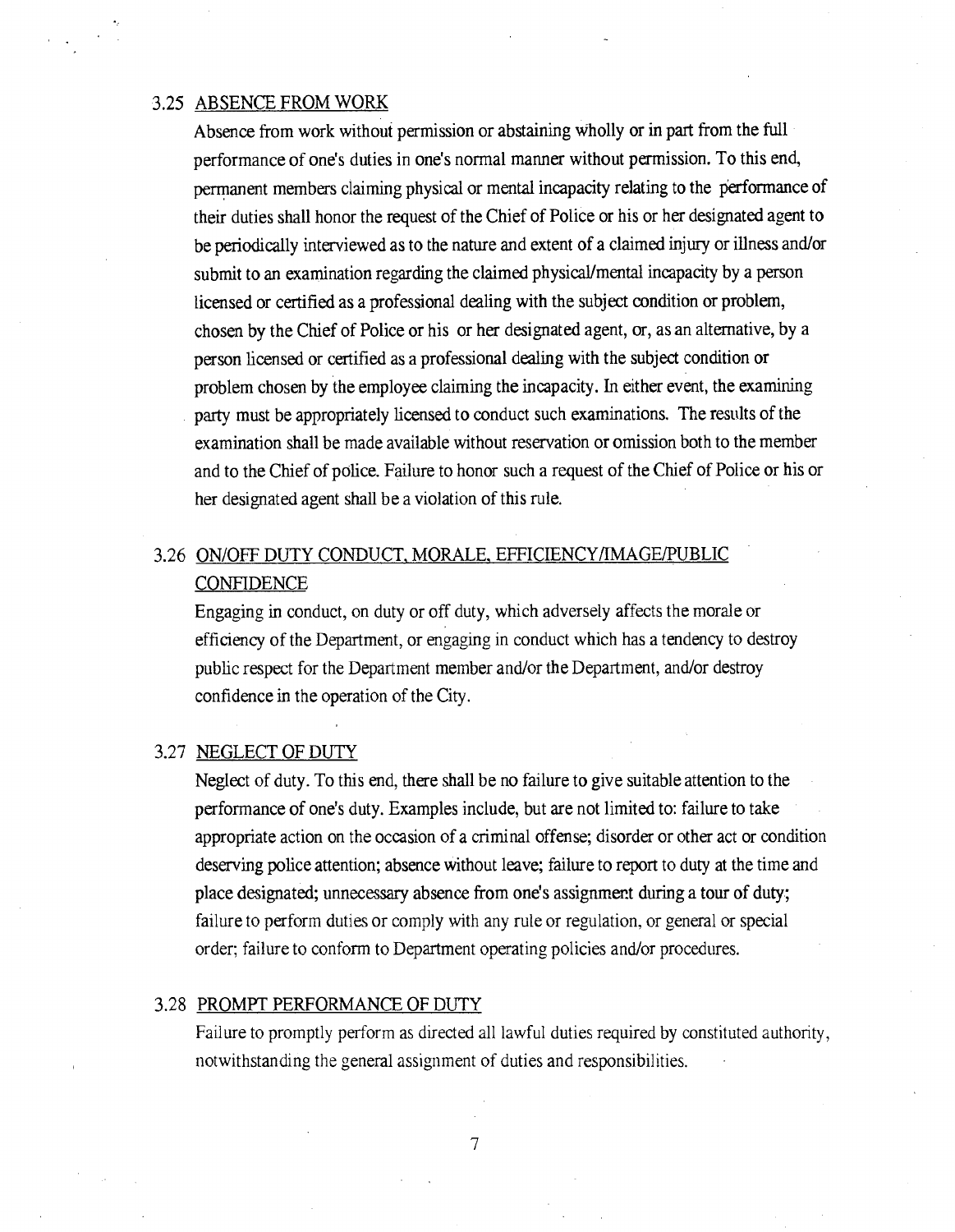## 3.29 INSUBORDINATION

Insubordination, which shall include, but not be limited to, any failure or deliberate refusal to obey a lawful order given by a superior or any disrespectful, mutinous, insolent, or abusive language or action toward a superior, whether in or out of the presence of the superior.

#### 3.30 VALUABLE ITEMS - BUYING/RECEIVING/SELLING

Buying, receiving, or selling anything of value from or to any complainant, suspect, witness, defendant, prisoner, or other person involved in any case which has come to the attention of or which arose out of Department involvement without first giving written notice to the Chief of Police and receiving written permission from the Chief of Police permitting the Department member to engage in the designated transaction.

## 3.31 SOLICITATION OF FAVORABLE ACTS

Soliciting anyone to intercede with the Chief of Police, Mayor, City Council, or any other elected or appointed official, in relation to promotions, departmental assignment, disposition of pending charges or findings in a disciplinary proceeding. (Nothing in this section shall be construed to be applicable to licensed attorneys-at-law of the State of Illinois, when representing a member of the Department.)

### 3.32 MISCONDUCT KNOWN TO DEPARTMENTAL PERSONNEL

Failure to report a fellow Department member's violation of a law, rule or regulation, policy or procedure, general or special order. To this end, all such violations shall be reported in writing to a superior in the Department. Any violation on the part of the Chief of Police shall be reported to the Mayor.

#### 3.33 PHYSICAUMENTAL CONDITION

Lack of maintenance of good physical/mental condition which interferes with the proper handling of departmental business.

#### 3.34 TERMINATION OF DUTY/ASSIGNMENT

Termination of duty or assignment unless properly relieved or dismissed by, constituted authority.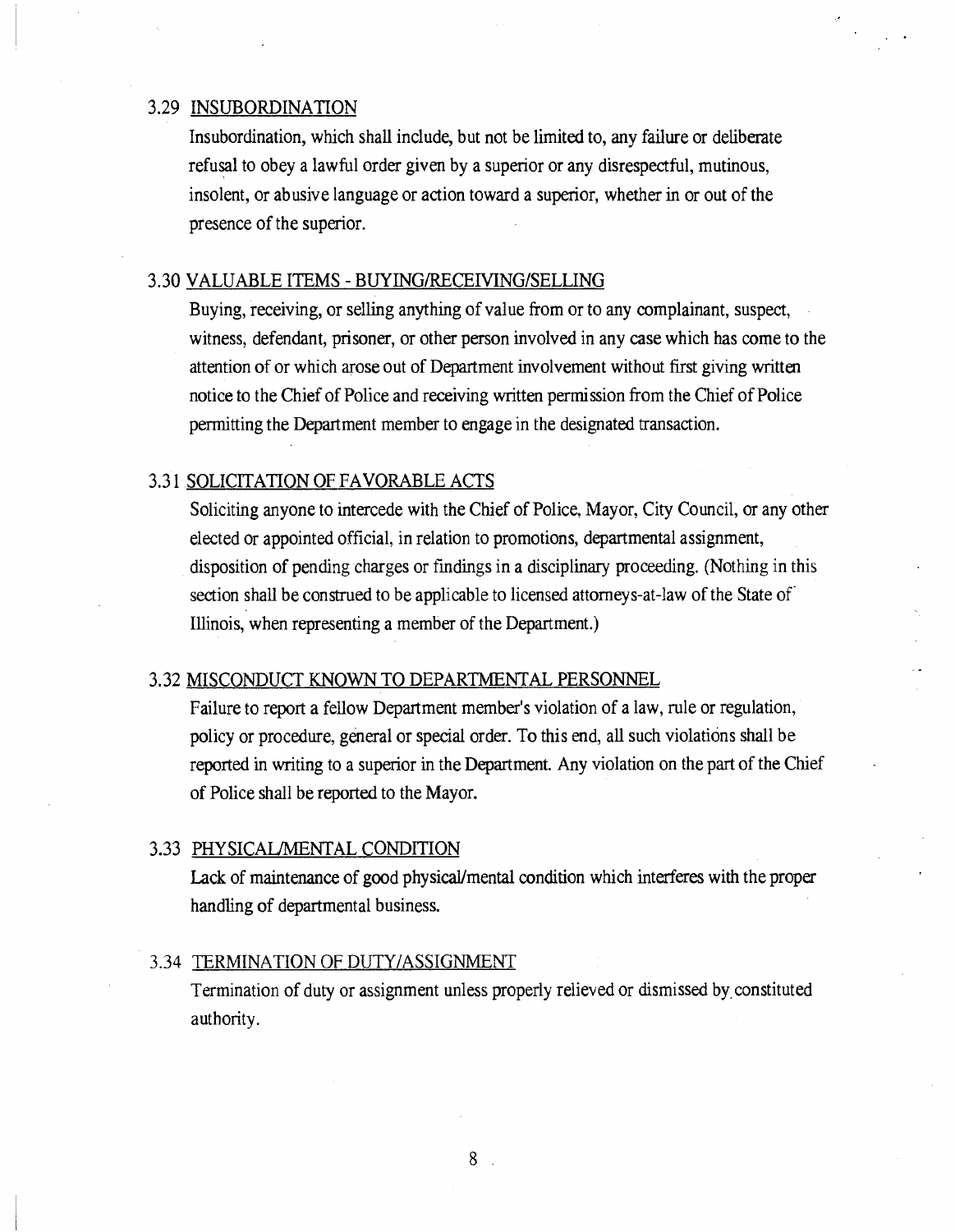## 3.35 COOPERATION WITH INTERNAL INVESTIGATIONS

Failure to answer questions, respond to lawful orders, or to render material and relevant statements in an internal Department investigation when such orders, questions, or statements are directly related to job responsibilities. (Nothing in this section shall be construed as to violate one's Federal or State constitutional rights. )

#### 3.36 LEAVING CITY

Going beyond the City limits while on duty unless in the performance of an investigation, pursuit, or other similar duty, or upon the direct order of a superior.

#### 3.37 RENDERING AID/FURNISHING IDENTIFICATION

Failure to render aid or furnish information as is consistent with one's duty. To this end, a Department member shall furnish one's name and badge number in a respectful manner when so requested.

## 3.38 RECOVERED PROPERTY/EVIDENTIARY MATERIAL

Failure to turn over to the designated agent of the Department all lost, stolen, recovered, abandoned or evidentiary material which comes into the possession of a Department member as a result of the performance of the member's departmental duties. To this end, all such material shall be turned over prior to the completion of the tour of duty during which the material came into the possession of the member of the Department.

## 3.39 FEES/REWARDS

Acceptance or receipt of any fee or reward from any source for any service rendered in the line of duty without the knowledge and written consent of the Chief of Police.

#### 3.40 FIGHTING/QUARRELING

Fighting or quarreling with another member of the Department to the extent that it jeopardizes official business or the ability of either member to immediately fulfill his or her duties.

#### 3.41 ESCAPES

Allowing a suspect or prisoner to escape from custody because of negligence or inattention to duty.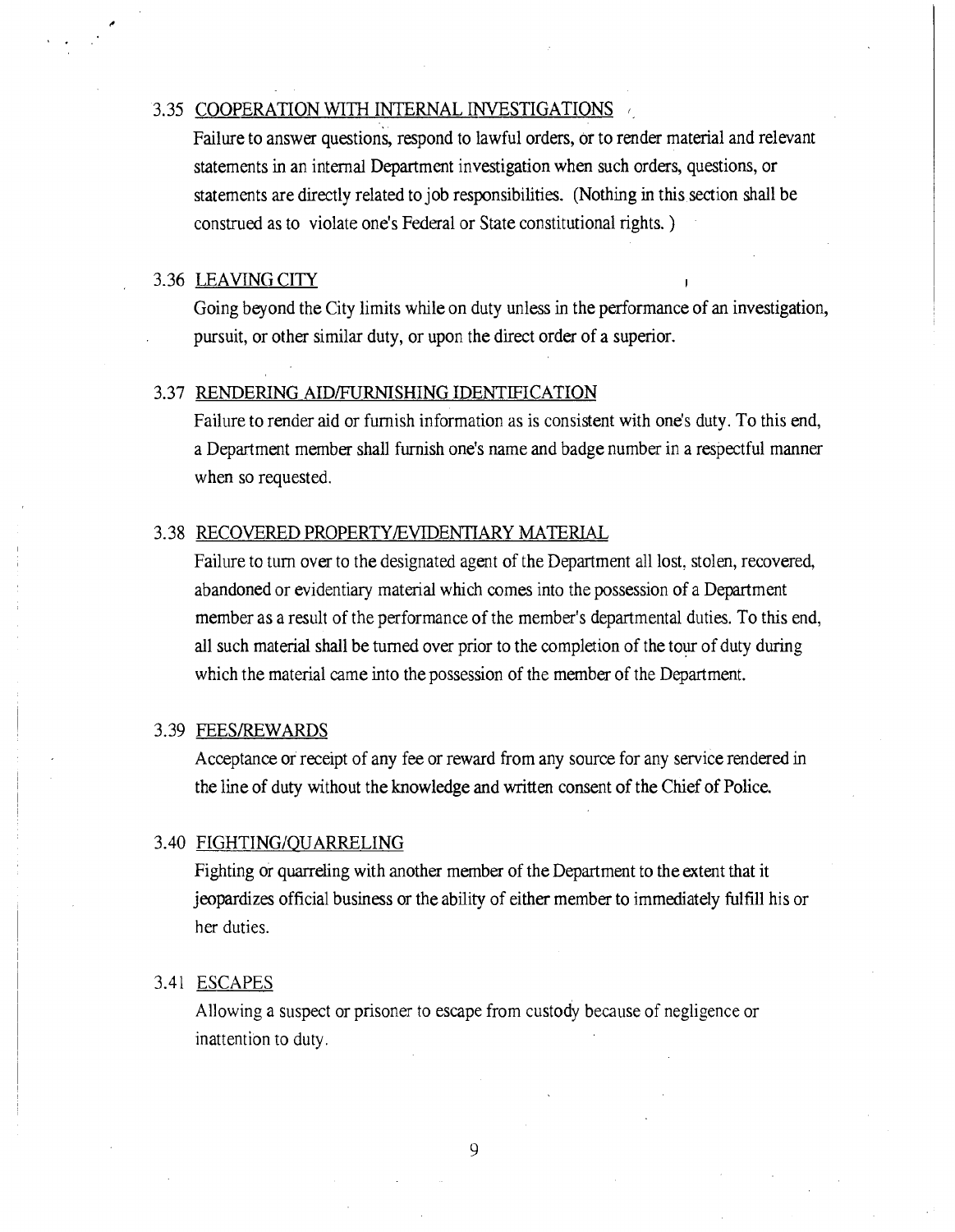## 3.42 GENERAL RESPONSIBILITIES AT CRIME SCENE/ARRESTS

Failure to thoroughly search for, collect, preserve, and identify evidence of persons, property, and locations in any arrest or investigation.

#### 3.43 SERVING AS A CHARACTER WITNESS

Giving testimony as a character witness for any defendant in a criminal trial without the knowledge and written consent (which shall not be unreasonably withheld) of the Chief of Police.

# 3.44 KNOWLEDGE OF LAWS/RULES AND REGULATIONS/POLICIES AND PROCEDURES/ DIRECTIVES

Failure to establish and maintain a working knowledge of laws, policies and procedures, rules and regulations, general and special orders.

#### 3.45 SETTLEMENT OF DUTY INCURRED EXPENSES/DAMAGES

Acceptance from any person of money or other compensation for damages sustained or expenses incurred in the line of duty without first notifying the Chief of Police in writing, and receiving his or her written permission or consent to accept such money or other compensation.

֏.  $\mathcal{D}$  $\sim$ 

## 3.46 PRIVATE BENEFIT FROM DEPARTMENTAL ASSOCIATION

Use of the prestige or influence of one's official position, or the use of the time, facilities, equipment or supplies of the Department, for the private gain or advantage of oneself or another.

## 3.47 REPORTS

Failure to promptly submit such reports as are required in, by and for the performance of one's duties or by constituted authority.

#### IV. PROHIBITED ACTS: OFFICIAL EQUIPMENT AND PROPERTY

The following are applicable and prohibited to all members of the Department and may be made the subject of disciplinary action: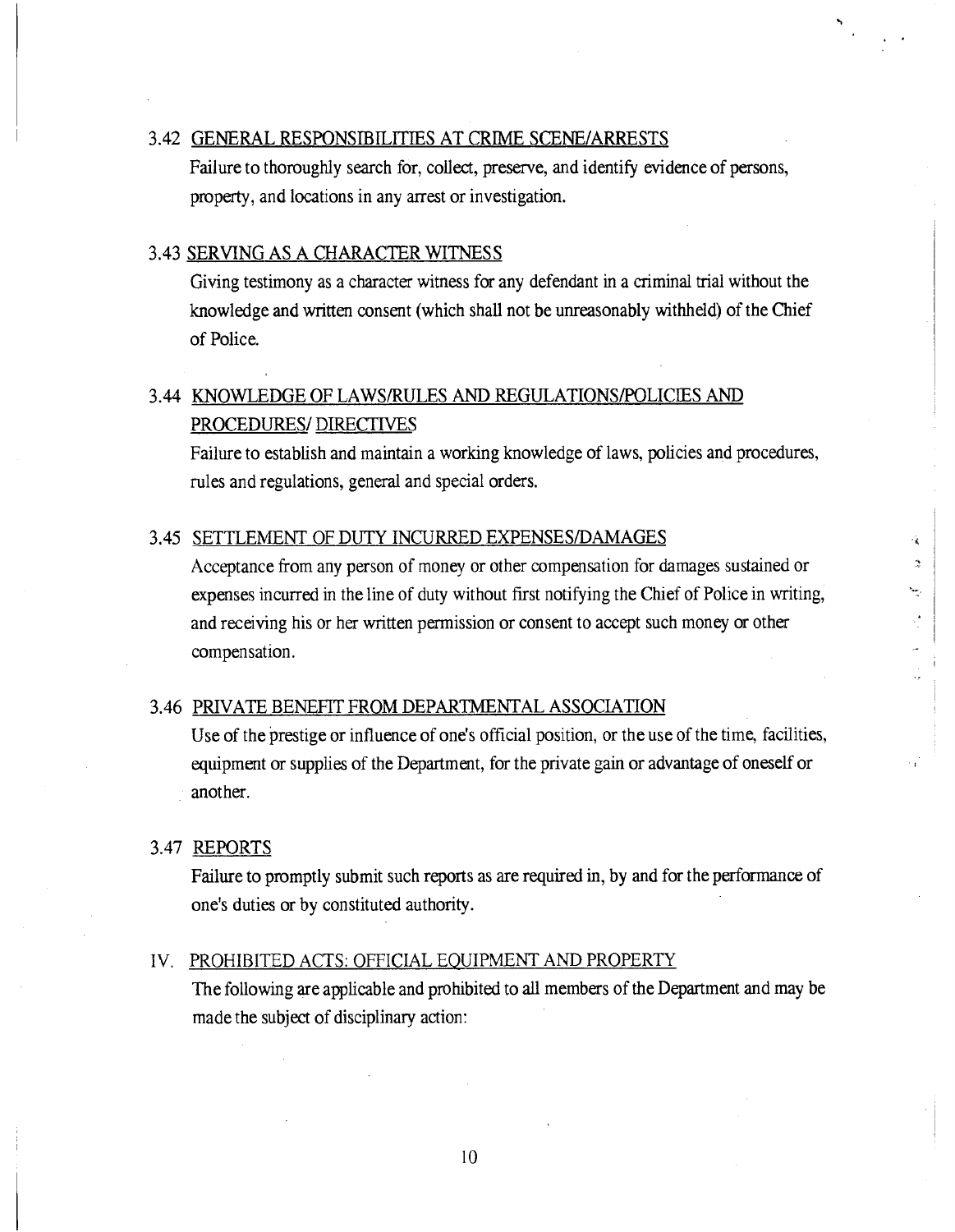## 4.1 CARRYING OF GUN/DEPARTMENTAL IDENTIFICATION

Failure to carry Department approved firearms and departmental identification in the City of LeRoy, Illinois, or when performing one's duties outside the City of LeRoy. This rule should not be construed to apply when an officer is at home, or when it is impractical to carry said items.

## 4.2 DEPARTMENTAL PROPERTY - REPORTING DAMAGE/RETURN

Failure to immediately report in writing all damage to Department vehicles and equipment or to file such report containing all known facts surrounding the cause and nature of the damage. In the event that City property is found bearing evidence of damage which has not been reported, it shall be prima facie evidence that the last person using the property or vehicle was responsible. Department members shall return any Department or other City equipment when ordered to do so by the Chief of Police.

#### 4.3 UNAUTHORIZED PERSON IN POLICE VEHICLES

Allowing unauthorized persons to ride in Department vehicles. Unauthorized persons are those who are not police personnel or prisoners. Those persons on official police business, as authorized by the Chief of Police or the Mayor, shall be permitted to ride in Department vehicles.

#### 4.4 POSSESSION OF KEYS

Possession of keys pertaining to Department business or obtained under departmental authority, not one's own, without the approval of the Chief of Police.

#### 4.5 LOSS OF CITY PROPERTY/EQUIPMENT - REPORTING

Failure to promptly report to the Chief of Police or his or her designated agent the loss of any City property or equipment that has been furnished to the individual.

#### 4.6 DEPARTMENT PROPERTY-LOSS/DAMAGE-NEGLIGENCE/INATTENTION

Loss or damage to Department property due to negligence or inattention to duty.

#### 4.7 REGISTRATION OF PERSONAL POLICE EQUIPMENT

Failure to register with the Chief of Police the description and/or serial numbers of all personal police equipment owned or carried by a Department member.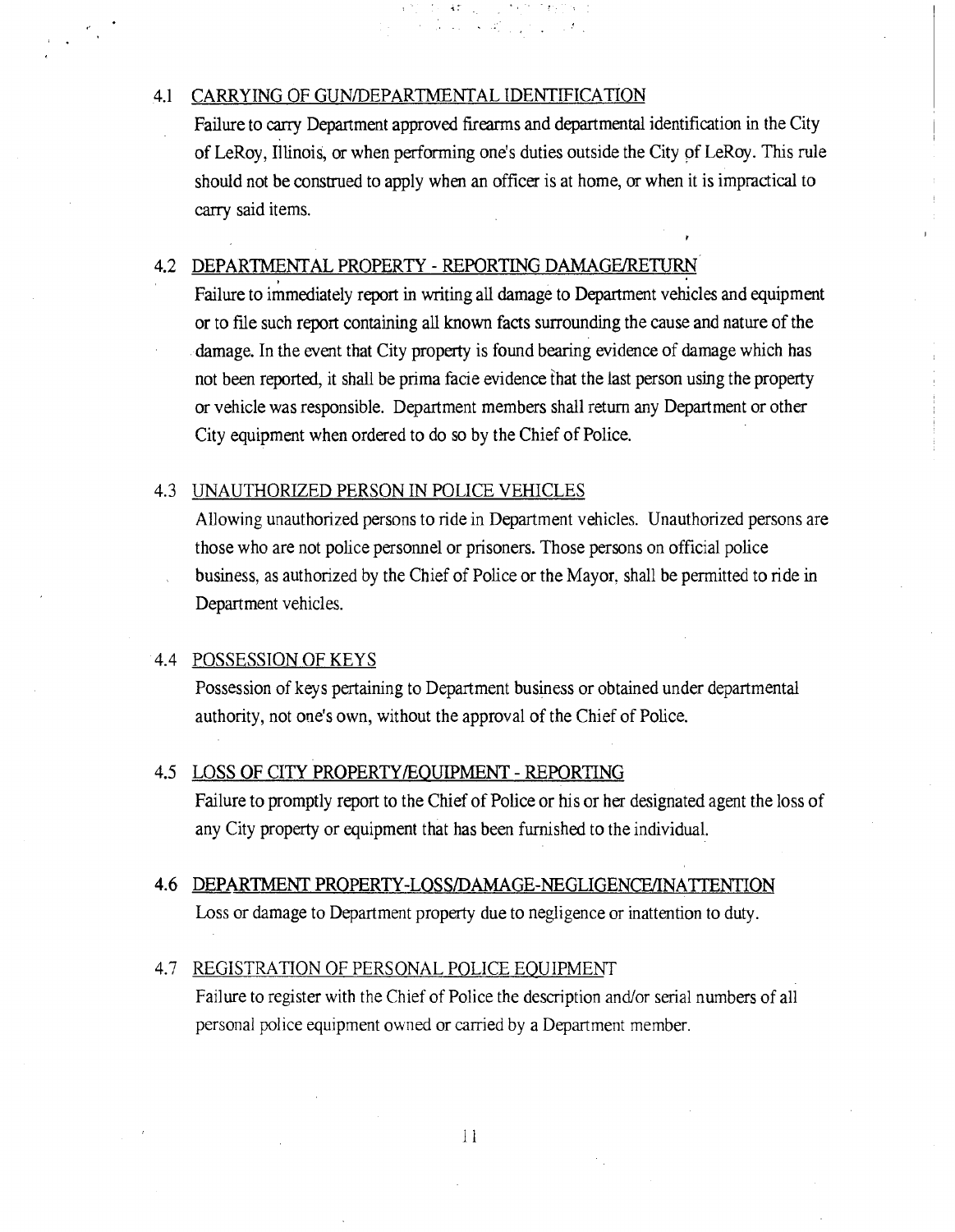#### 4.8 DUPLICATION OF POLICE IDENTIFICATION

Duplication, trading, lending, or exchange of police identification without the knowledge and written consent of the Chief of Police.

## 4.9 DRIVER'S LICENSE

Failure to possess and maintain at all times while on duty a valid Illinois Driver's License. This applies to all Department members who drive vehicles assigned to the Police Department.

## 4.10 USE OF PRIVATE VEHICLES/EOUIPMENT

Use of private vehicles or equipment for official purposes unless directed or authorized in writing to do so by the Chief of Police, or his or her designee.

## V. PROHIBITED ACTS REGARDING PUBLIC AND PRIVATE ACTIVITIES

The following are applicable and prohibited to all employees and members of the Department and may be made the subject of disciplinary action:

#### 5.1 PROHIBITED ASSOCIATION/FREOUENTING

Frequenting or associating with person(s), organizations, or places with a bad reputation, unless necessary for police business where such associating or frequenting would be detrimental to the image of the Department or City. To this end, personal association with any person or persons who have been convicted of a felony within the last five years or who are under criminal investigation or indictment, or who have an open and notorious reputation in the community for felonious activity is prohibited.

÷ř,

## 5.2 POLITICAL UTILIZATION OF OFFICIAL POSITION

Utilization of one's official position with the Department for political purposes. To this end, the use of one's official position for a non-duty related involvement in an election is prohibited. Nothing in this section should be construed to prohibit a member of the Department from, as a private citizen: (a) exercising the right of suffrage, (b) casting a vote or expressing one's opinions privately, (c) being a delegate to or member of a political caucus, or (d) taking part in a political canvas.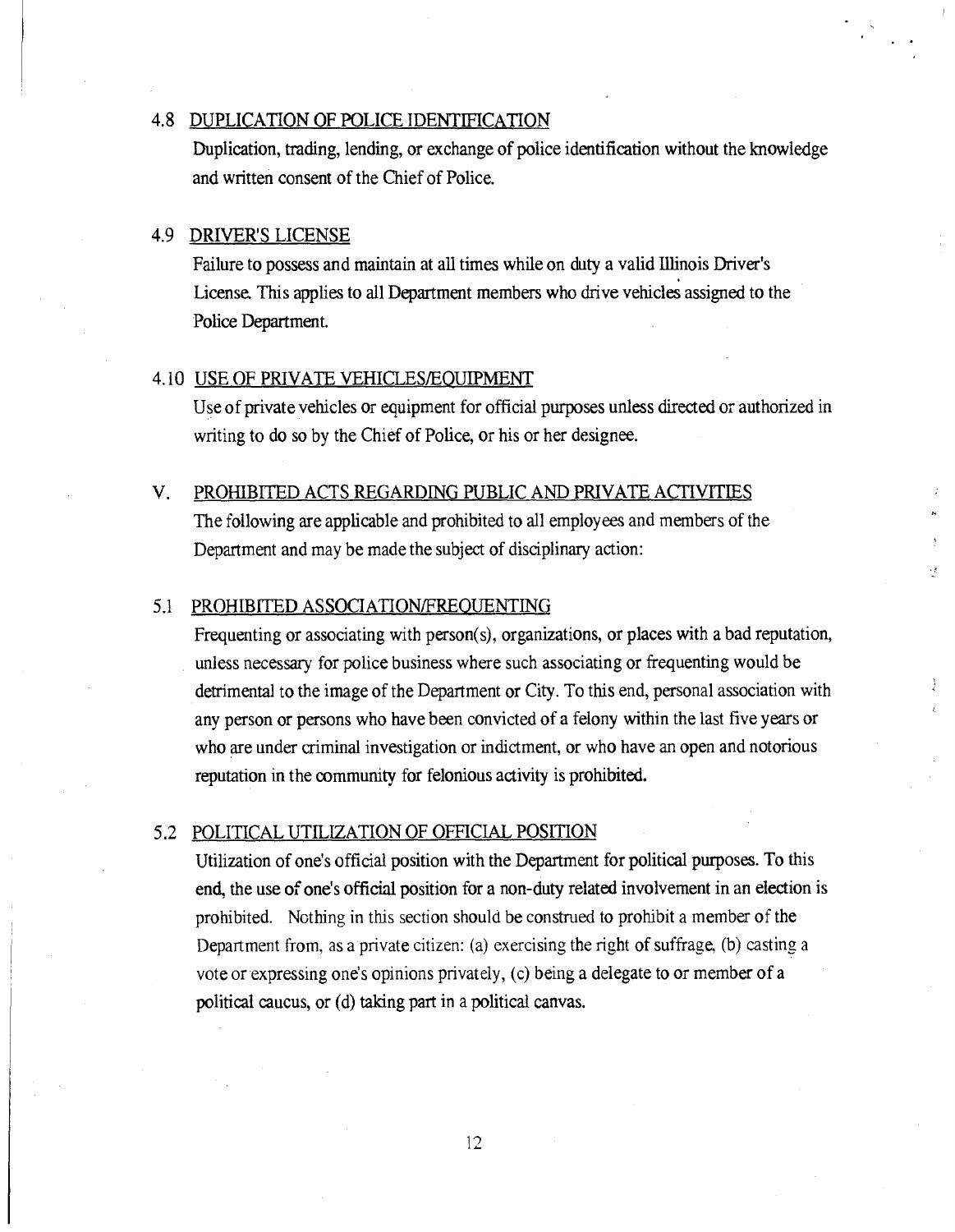## 7.2 PARTICIPATION IN CIVIL MATTERS

Giving a deposition, affidavit, or appearing as a witness in any civil matter stemming from one's official duties as a Department member without prior notification to the Chief of Police and receiving his or her written consent.

L

## VIII. DEPARTMENTAL DISCIPLINE

#### 8.1 WHO IS SUBJECT TO DISCIPLINARY ACTION

Any member of the Department who violates or attempts to violate a law of the United States of America, the State of Illinois, any City of LeRoy ordinances, or who violates or attempts to violate any rule or regulation, policy or procedure, directive, written or verbal order, or who is incompetent to perform one's duty is subject to appropriate disciplinary action.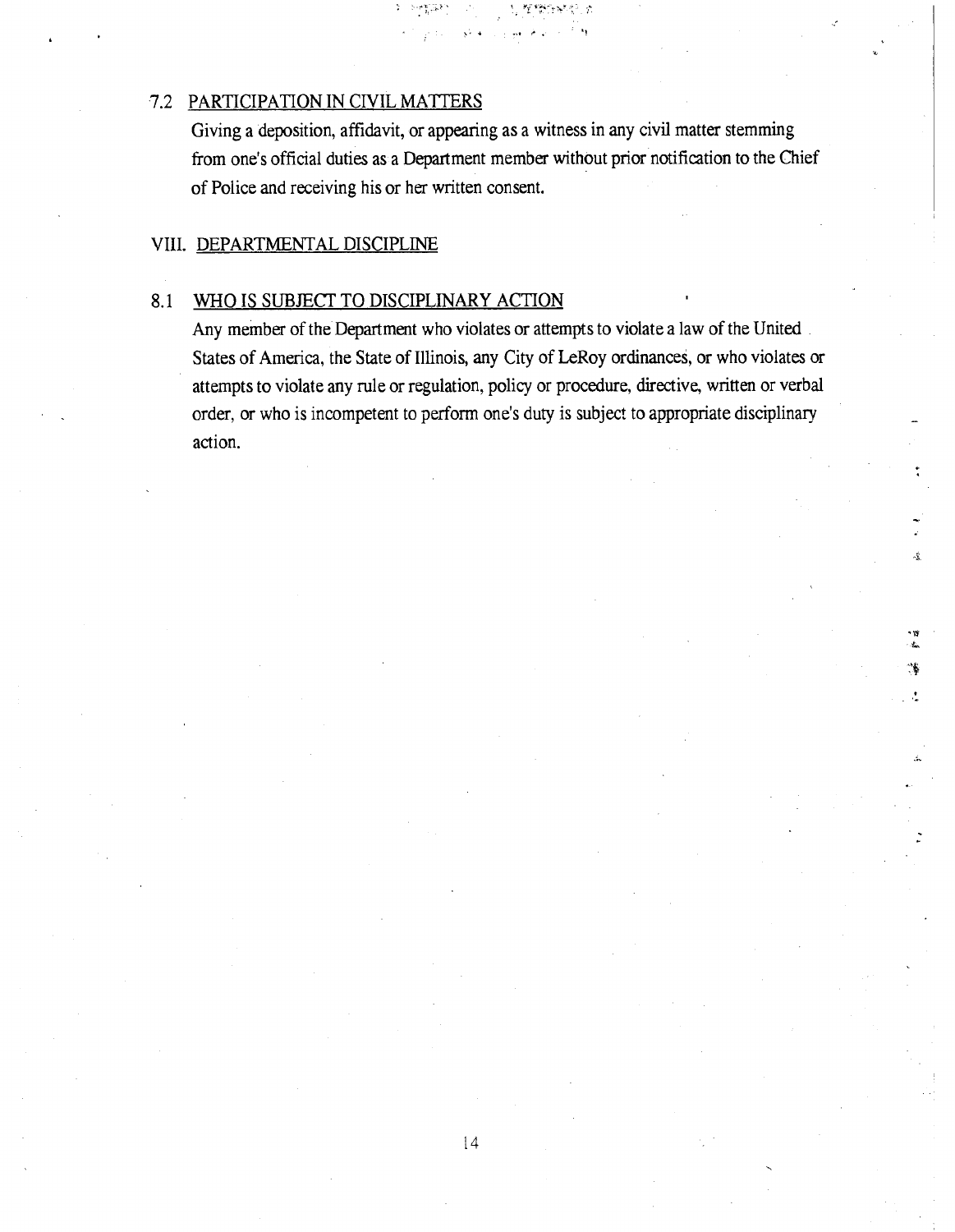### 5.3 LABOR DISPUTES

While on duty, entering into any building, structure, or premises where any person or persons has or have been placed to indicate a labor dispute in progress, except when necessary in the performance of duty. To this end, strict impartiality shall be followed and gratuities, food and/or drink shall not he accepted from any party participating in the dispute.

## VI. PROHIBITED ACTS REGARDING RESIDENCE

The following are applicable and prohibited to all members of the Department and may be made the subject of disciplinary action:

#### 6.1 RESIDENCE - TELEPHONE/ADDRESS

Failure to maintain a telephone at one's residence or to immediately notify the Chief of Police, in writing, of any change of address or telephone number.

#### 6.2 RESIDENCY - SWORN PERSONNEL

Failure to live, reside or be domiciled within three miles of the city limits of City of LeRoy.

#### VII. PROHIBITED ACTS REGARDING JUDICIAL REQUIREMENTS

The following are applicable and prohibited to all members of the Department and may be made the subject of disciplinary action:

#### 7.1 COURTROOM DEMEANOR

Unprofessional courtroom demeanor. For purposes of this section, Department members should be punctual, properly dressed and prepared (to include consultation with the prosecutor and possession of pertinent police reports, notes and evidence). At all times, members of the Department shall maintain a respectful attitude toward the court and all attorneys involved in the case proceeding. Should one be requested or subpoenaed to testify for the defense in any trial or hearing, or against the City or Department in any hearing or trial, the one so requested or subpoenaed shall notify the Chief of Police in writing upon receipt of the request or subpoena.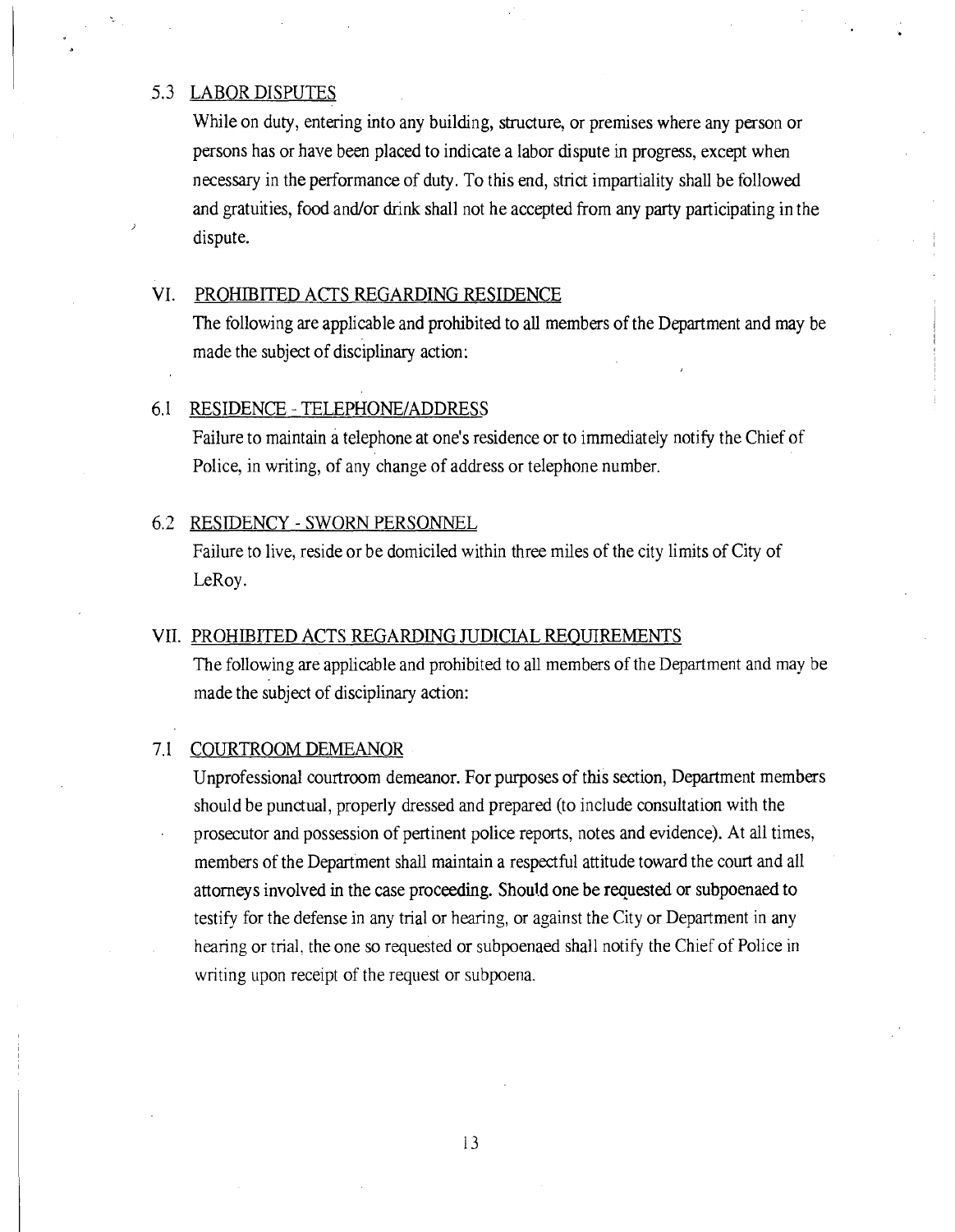#### **CERTIFICATE**

I, Juanita Dagley, certify that I am the duly elected and acting municipal clerk of the City of LeRoy, of McLean County, Illinois.

I further certify that on November 7 , 1994, the Corporate Authorities of such municipality passed and approved Ordinance No. 565 , entitled:

## AN ORDINANCE TO ADOPT A CODE OF ETHICS, PROFESSIONAL STANDARDS OF DUTY PERFORMANCE, AND RULES AND REGULATIONS FOR THE LEROY POLICE DEPARTMENT,

which provided by its terms that it should be published in pamphlet form.

The pamphlet form of Ordinance No. 565, including the Ordinance and a cover sheet thereof, was prepared, and a copy of such Ordinance was posted at the municipal building, commencing on November 7 , 1994, and continuing for at least ten days thereafter. Copies of such Ordinance were also available for public inspection upon request in the office of the municipal clerk.

Dated at LeRoy, Illinois, this 7th day of November 1994

(SEAL)

Juanita Dagley